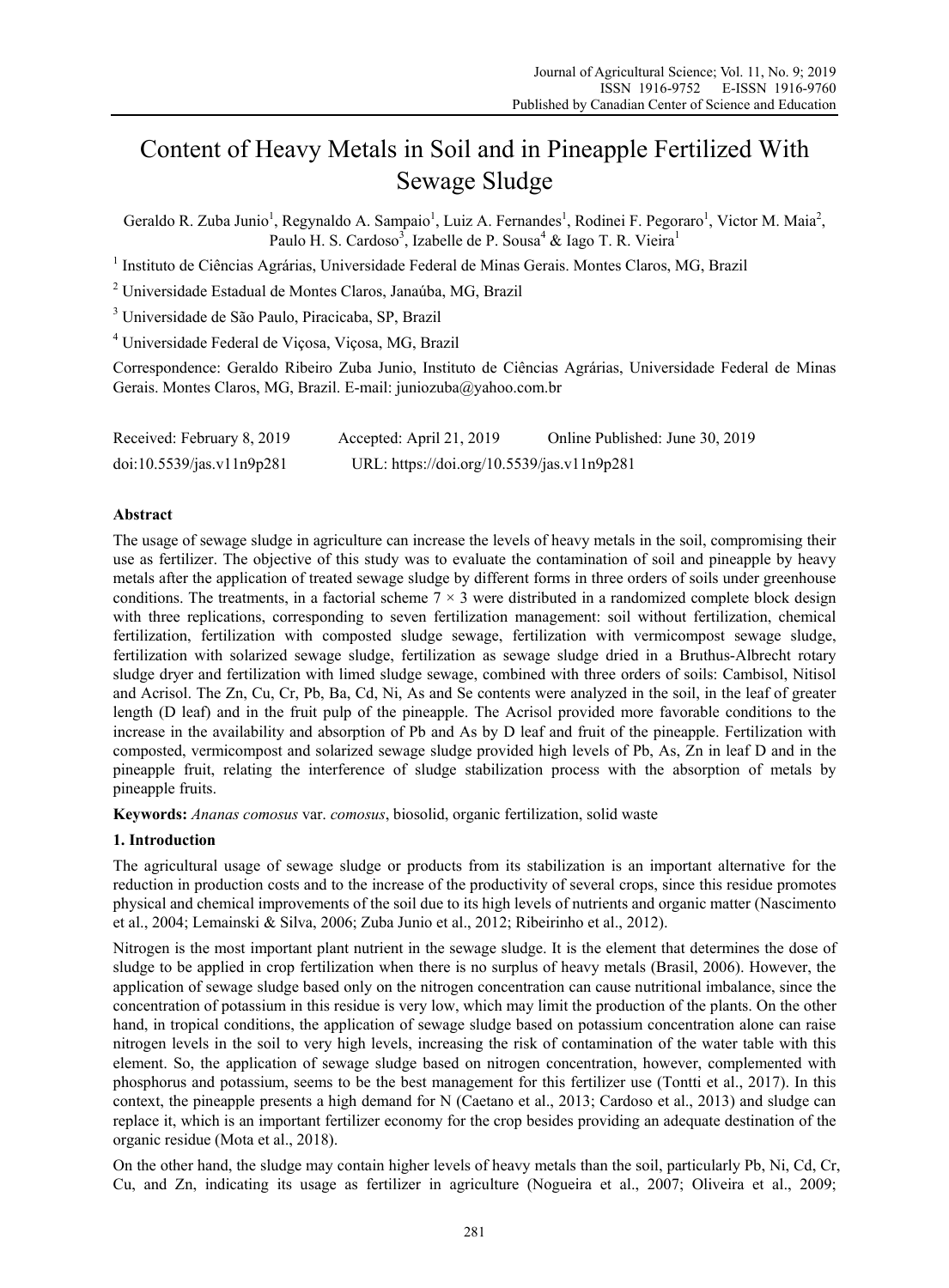Nascimento et al., 2014a; Mota et al., 2018). Several studies point to the dependence on soil contamination with heavy metals, the way sewage sludge is managed in agriculture and soil composition. In the long term, with successive applications of this residue, it was observed the rise in the contents of some heavy metals in the soil (Nascimento et al., 2004; Gomes et al., 2006; Silva et al., 2006).

The safe use of sludge in agriculture depends on the adoption of stabilization processes, as they reduce the presence of biological contaminants and can reduce the solubility of heavy metals. Among those processes, the stabilization of sludge by solarization, composted, vermicompost and liming stand out (Nascimento et al., 2014a). According to Nogueira et al. (2007), due to the pH increase, the use of limed sewage sludge promoted an intense reduction in the availability of heavy metals in the soil. In this study, the application of limed sewage sludge provided a soil pH value of 6.63, while the application of solarized sewage sludge with the same amount of nitrogen raised soil pH to 8.33. At this pH increase the reductions in available element contents were 28% Zn, 49% Cu, 80% Pb and 41% Ni.

The objective of this work was to evaluate the contamination of pineapple with heavy metals in three orders of soils after the application of sewage sludge submitted to different stabilization processes.

## 2. Material and Methods

The experiment was carried out in a screened type greenhouse in the Montes Claros county, Minas Gerais state, Brazil, at latitude 16°51'38" S and longitude 44°55'00" W, from November 2014 to September 2016, by cultivating pineapple variety Pérola, in three types of soil, whose chemical and physical attributes of the 0-20 cm deep layers are presented in Table 1. The climatic conditions in the growing period are shown in Figure 1.

Table 1. Chemical and physical attributes of Cambisol (CM), Nitisol (NT) and Acrisol (AC) used in the study

| pH <sub>(H<sub>2</sub>O)</sub> | P-rem      | N              | P     | K      | Ca    | Mg   | Al        | H+Al | SB    |       |       | m                               | V    |
|--------------------------------|------------|----------------|-------|--------|-------|------|-----------|------|-------|-------|-------|---------------------------------|------|
|                                | $mgL^{-1}$ | $g \, dm^{-3}$ |       |        |       |      |           |      |       |       |       | $--- 9/0 ---$                   |      |
| 6.8                            | 39.00      | 6.02           | 4.99  | 396.50 | 5.60  | 1.55 | 0.0       | 1.35 | 8.78  | 8.78  | 9.52  | $0.00\ 86$                      |      |
| 5.8                            | 39.80      | 6.46           | 3.05  | 324.00 | 4.65  | 1.15 | 0.0       | 2.09 | 6.63  | 6.63  | 8.72  | $0.00\,$                        | - 76 |
| 6.4                            | 43.32      | 6.04           | 6.08  | 154.00 | 8.30  | 2.25 | 0.0       | 1.87 | 10.94 | 10.94 | 12.81 | 0.00                            | - 86 |
| <b>OM</b>                      | CO         | Cr             | Cu    | Zn     | Pb    | Ba   | <b>Se</b> | As   | Sand  |       |       | Clay                            |      |
|                                |            |                |       |        |       |      |           |      |       |       |       |                                 |      |
| 4.06                           | 2.36       | 45.77          | 11.60 | 33.77  | 21.40 | 9.89 | < 0.1     | 3.52 | 25.03 |       |       | 37.34                           |      |
| 5.19                           | 3.81       | 31.93          | 7.64  | 15.88  | 14.55 | 1.46 | < 0.1     | 4.93 | 30.35 |       |       | 42.52                           |      |
| 6.56                           | 3.81       | 24.83          | 10.47 | 21.87  | 13.20 | 2.94 | < 0.1     | 3.77 | 36.42 |       |       | 39.35                           |      |
|                                |            |                |       |        |       |      |           |      |       |       |       | Silt<br>37.63<br>27.13<br>24.23 |      |

*Note.* <sup>1</sup> Chemical and physical attributes determined according to Embrapa methodologies (Embrapa, 1997), except for the total concentrations of Cr, Cu, Zn, Pb, Ba, Se and As, which were determined according to the methodology of McGrath and Cunliffe (1985).



Figure 1. Monthly average values of maximum temperature, minimum temperature, average temperature, relative humidity and precipitation during the period of cultivation of pineapple

The experiment was conducted in a randomized block design with three replicates. The treatments were distributed in a  $7 \times 3$  factorial scheme, as it follows: soil without fertilization, chemical fertilization (NPK), fertilization with composted sewage sludge, fertilization with vermicomposting sewage sludge, fertilization with sewage sludge,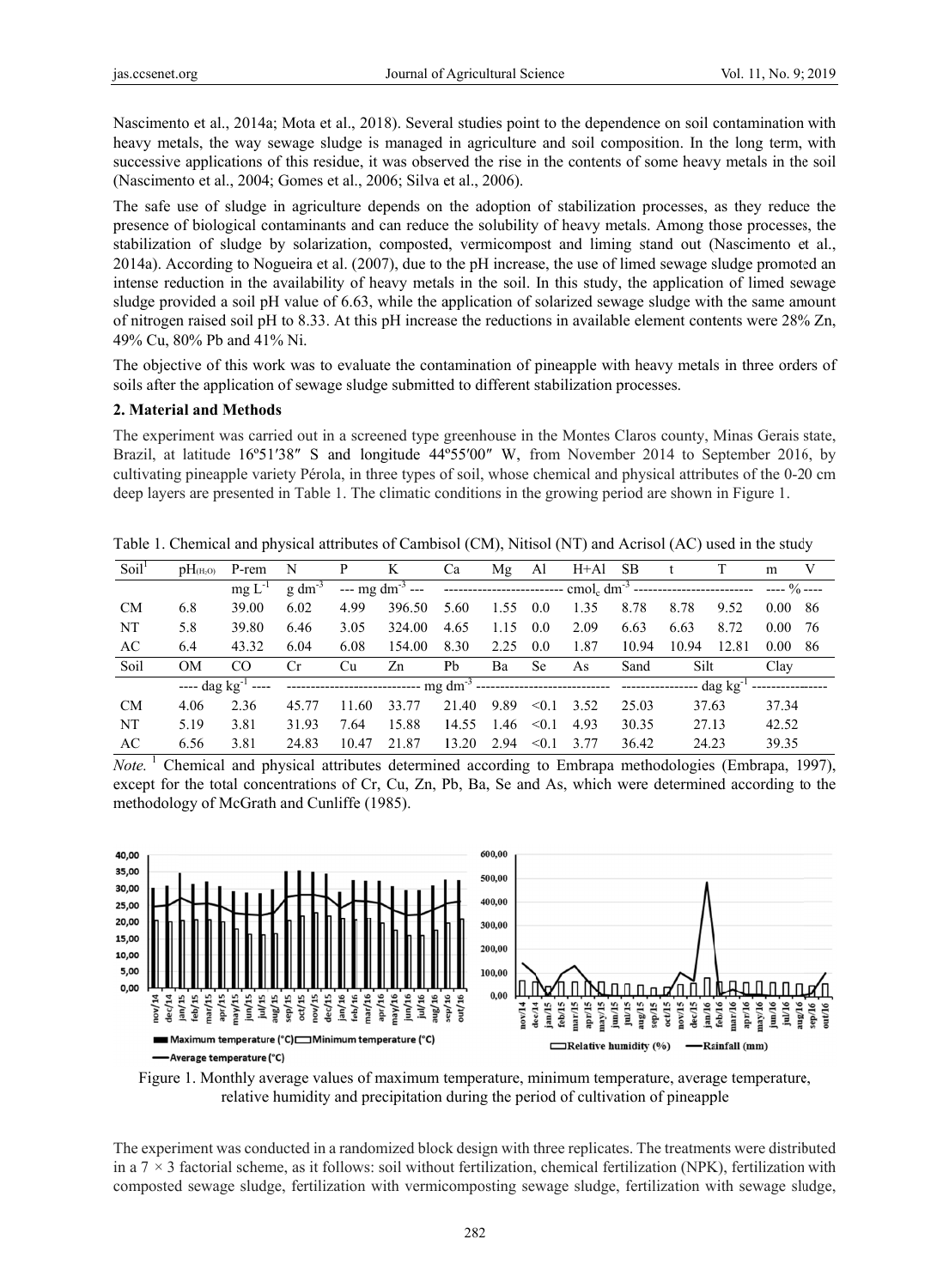fertilization with sewage sludge dried in dryers and fertilizers with sewage sludge combined with three orders of soils: Cambisol (CM), Nitisol (NT) and Acrisol (AC).

The fertilization corresponding to the NPK treatment was based on the crop requirement and on the chemical analysis of the three orders of soils (Souza et al., 1999), using 20.0 g of urea per plant, 16.7 g of simple superphosphate per plant and 8.6 g of KCl per plant in the Cambisol and the Nitisol, whereas in Acrisol, 20.0 g of urea per plant, 16.7 g of simple superphosphate per plant and 17.2 g KCl per plant, respectively.

The sewage sludge was collected at the Estação de Tratamento de Esgoto-ETE (Sewage Treatment Plant) of Montes Claros-MG, operated by COPASA-MG. The treatment line is composed of preliminary treatment and UASB anaerobic reactor, in which the generated sludge is centrifuged and dried in an oven at 350 °C for 30 minutes and classified as a type A sludge, according to CONAMA Resolution no. 375 (Brasil, 2006). Type A sewage sludge is one containing thermotolerant coliforms with concentration less than  $10<sup>3</sup>$  most probable number (MPN) per gram of total solids (TS), viable helminth eggs with less than 0.25 egg per gram of TS, absence of salmonella in 10 grams of TS and viruses with less than 0.25 plaque forming unit (PFU) per gram of TS.

The limed sewage sludge was obtained by the addition of quicklime in an amount corresponding to 50% of the dry mass of sewage sludge. The residue dose was based on the soil pH increase test described in Brasil (2006), in which the amount applied was that in which the final pH of the soil-limed sludge mixture did not exceed the limit of 7.0, which was: 31.28 g per plant for the Cambisol; 39.85 g per plant for Nitisol and 63.79 g per plant for Acrisol.

For the composting, centrifuged sewage sludge was mixed with grass pruning, whose predominant species was *Paspalum notatum* (grass-batatais), in order to obtain a C:N ratio of 30:1. Periodically, temperature and humidity were monitored, and systematic turning of the piles was performed for material homogenization and humidity control and aeration.

To obtain the vermicompost, a pre-composed of sewage sludge mixed with grass pruning as described for composting. After one month of composting, it was used as a substrate for vermicomposting with California red worms (*Eisenia foetida*).

For the treatments with sewage sludge, except for the limed sewage sludge, the amounts applied were based on the nitrogen content available in the residues for subsurface application (Brasil, 2006) and on the requirement of this element by pineapple (Souza et al., 1999), which was 2.43 kg per plant of composted sewage sludge, 2.37 kg per plant of vermicompost sewage sludge, 1.58 kg per plant of solarized sludge plant and 1.33 kg per plant of sludge dried in a dryer.

The chemical characteristics of the fertilizers used in the study and the contribution of heavy metals are presented in Tables 2 and 3.

|            |               |        | . .   |        | $\tilde{\phantom{a}}$ |      |
|------------|---------------|--------|-------|--------|-----------------------|------|
| Treatments | N (available) | Zn     | Cu    | Cr     | Pb                    | As   |
|            | $g kg^{-1}$   |        |       | mg kg  |                       |      |
| <b>CS</b>  | 12.70         | 452.82 | 8.40  | 88.68  | 49.07                 | 0.67 |
| <b>VS</b>  | 22.64         | 381.31 | 7.06  | 35.41  | 32.04                 | 0.33 |
| <b>SS</b>  | 20.12         | 718.27 | 24.29 | 31.35  | 48.08                 | 0.31 |
| <b>SD</b>  | 12.56         | 778.85 | 26.10 | 32.83  | 51.08                 | 0.27 |
| LS         | 11.44         | 375.05 | 5.25  | 18.91  | 44.48                 | 0.45 |
| <b>MCA</b> |               | 2,800  | 1,500 | 1,000  | 300                   | 41   |
| Urea       | 440.00        | 2.50   | 16.20 | 0.00   | 8.00                  | 0.00 |
| <b>SSP</b> | 0.00          | 142.00 | 16.20 | 333.00 | 116.0                 | 0.00 |
| <b>KCl</b> | 0.00          | 2.50   | 4.62  | 0.00   | 83.83                 | 0.00 |

Table 2. Characteristics<sup>1</sup> of the chemical fertilizers and types of sewage sludge used in the study  $1$ 

*Note.* <sup>1</sup> The content of N available in the sewage sludge was estimated according to the calculation presented in Brazil (2006), which is based on the total and inorganic N contents determined by the Kjeldahl Method (Tedesco et al., 1995); The levels of N and heavy metals in the fertilizers were determined according to the methodologies of Alcarde (2009); The levels of heavy metals in the sewage sludge were determined according to Malavolta's methodologies (2006); The elements Ba, Cd, Ni, and Se were neither detected nor quantified; CS-Composted sewage sludge; VS-Vermicompost sewage sludge; SS-Solarized sewage sludge; SD-Sewage sludge dried in dryer; LS-Lime sewage sludge; MCA-Maximum concentration allowed in sewage sludge or its by-product (Brasil, 2006); SSP-Single superphosphate.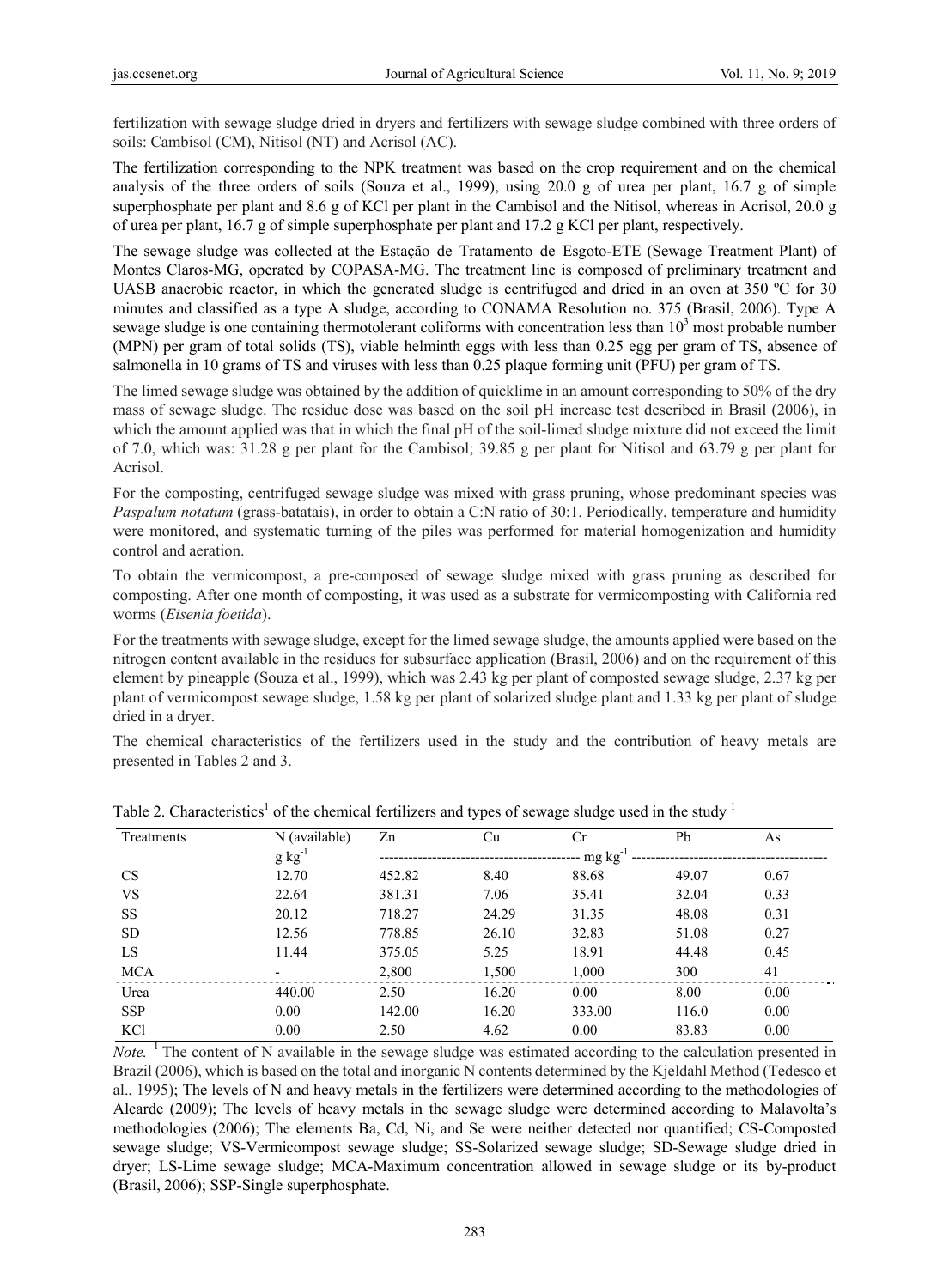| Treatment                       | Zn       | Cu    | Cr          | Pb     | As   |
|---------------------------------|----------|-------|-------------|--------|------|
|                                 |          |       | $mg$ /plant |        |      |
| $CS$ (2.43 kg/plant)            | 1,100.35 | 20.41 | 215.49      | 119.24 | 1.63 |
| VS $(2.37 \text{ kg/plant})$    | 903.71   | 16.73 | 83.92       | 75.94  | 0.78 |
| $SS(1.58 \text{ kg/plant})$     | 1,134.87 | 38.38 | 49.53       | 75.97  | 0.49 |
| $SD(1.33 \text{ kg/plant})$     | 1,035.87 | 34.71 | 43.66       | 67.94  | 0.36 |
| LS-CM $(31.28 \text{ g/plant})$ | 11.73    | 0.16  | 0.59        | 1.39   | 0.01 |
| LS-NT $(39.85 \text{ g/plant})$ | 14.95    | 0.21  | 0.75        | 1.77   | 0.02 |
| LS-AC $(63.79 \text{ g/plant})$ | 23.92    | 0.34  | 1.21        | 2.84   | 0.03 |
| $CM$ and NT:                    |          |       |             |        |      |
| Urea $(20.0 g/\text{plant})$    | 0.05     | 0.05  | 0.32        | 0.00   | 0.16 |
| SSP $(16.7 \text{ g/plant})$    | 2.37     | 2.37  | 0.27        | 5.56   | 1.94 |
| $KCl$ (8.6 g/plant)             | 0.02     | 0.02  | 0.04        | 0.00   | 0.72 |
| AC:                             |          |       |             |        |      |
| Urea $(20.0 \text{ g/plant})$   | 0.05     | 0.05  | 0.32        | 0.00   | 0.16 |
| SSP $(16.7 \text{ g/plant})$    | 2.37     | 2.37  | 0.27        | 5.56   | 1.94 |
| KCl $(17.2 \text{ g/plant})$    | 0.04     | 0.08  | 0.00        | 1.44   | 0.00 |

Table 3. Input of heavy metal<sup>1</sup> from chemical fertilizer and types of sewage sludge applied in the study

*Note.* <sup>1</sup> The levels of heavy metals in the fertilizers were determined according to the methodologies of Alcarde (2009); The levels of heavy metals in the sewage sludge were determined according to Malavolta's methodologies (2006); CS-composted sewage sludge; VS-Vermicompost sewage sludge; SS-Solarized sewage sludge; SD-Sewage sludge dried in dryer; LS-Lime sewage sludge; CM-Cambisol; NT-Nitisol; AC-Acrisol; SSP-Simple superphosphate.

The soils used in the experiment were collected at a depth of 0-20 cm, air dried and passed through a 4-mm sieve, mixed to the different treatments and stored in 10 dm<sup>3</sup> pots which were filled up to a volume equivalent to 8 dm<sup>3</sup> where it was planted seedlings of the Pérola cultivar, previously selected by size, approximately 15 cm long and chemically treated with a systemic insecticide of the neonicotinoid chemical group (Evidence 700WG).

Irrigation was carried out in order to keep soil moisture close to field capacity. The control of weeds, phytopathogens, and insects was carried out constantly after planting the seedlings in the pots, when necessary. Floral induction was also done at 12 months after planting the seedlings by applying 1% ethereal solution, applied at the center of the leaf rosette, using about 50 mL of the solution per plant (Oliveira et al., 2002).

At the beginning of the flowering of the plants, which varied from 10 to 13 months after the planting of the seedlings, D leaf of pineapple and soil samples were collected to determine the heavy metal contents. D leaf is the youngest among the adult leaves and the longest of the leaves, with convergent edges at the base (Figure 2). It is the metabolically active leaf of the pineapple, being used in the analysis of the nutritional state of the plant and to evaluate the moment of the floral induction. The D leaf was cut into 1 cm wide pieces, eliminating the basal portion without chlorophyll, being homogenized and analyzed (Cunha et al., 1999; Silva, 1999). After the fruit harvest, samples were taken from the pulp to determine the heavy metal contents.



Figure 2. Position of pineapple leaves according to age. A-Older plant leaf, F-Younger plant leaf. Fonte: Catunda et al. (2006)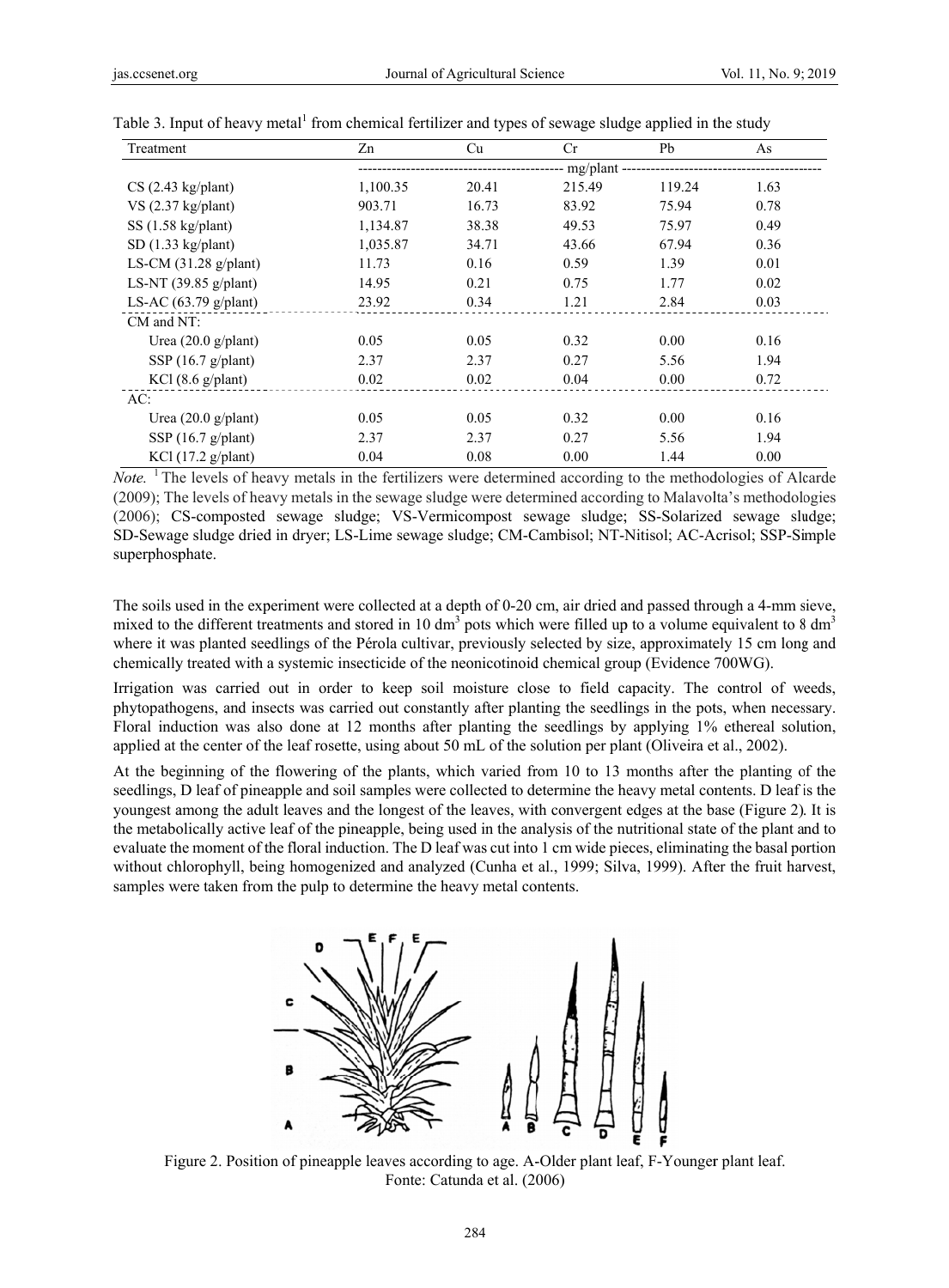The content of N available in the sewage sludge was estimated according to the calculation presented in Brasil (2006), which is based on the total and inorganic N contents determined by the Kjeldahl Method (Tedesco et al., 1995). On the other hand, the determination of total N in chemical fertilizers followed the níquel Raney methodology, as described in Alcarde (2009).

The extractions of the Se, As, Ni, Cd, Cu, Zn, Pb, Ba e Cr in the soil were done with aqua regia (HCl:HNO $_3$ , 3:1, with 37% HCl and 65% HNO<sub>3</sub>), according to the methodology described in McGrath and Cunliffe (1985), in the sewage sludge and plant tissues were done by nitric-perchloric digestion (65% HNO<sub>3</sub> + 72% HClO<sub>4</sub>), according to the methodology described in Malavolta (2006), while the extractions of heavy metals in mineral fertilizers were done with 37% concentrated HCl and heated to near dryness and diluted with 2M HCl according to Alcarde (2009).

Readings of the soil heavy metals were performed using a Varian atomic absorption spectrophotometer, model AA 240, with the following quantification limits: Se  $(4.25 \mu g dm<sup>-3</sup>)$ , As  $(2 \mu g dm<sup>-3</sup>)$ , Ni  $(5 \mu g dm<sup>-3</sup>)$ , Cd  $(0.3 \mu g dm<sup>-3</sup>)$ dm<sup>-3</sup>), Cu (0.1 mg dm<sup>-3</sup>), Zn (0.15 mg dm<sup>-3</sup>), Pb (2.5 mg dm<sup>-3</sup>), Ba (5 mg dm<sup>-3</sup>) and Cr (1.25 mg dm<sup>-3</sup>). On the other hand, the metal readings for 'D' leaf and fruit pulp were made by mass spectrometer with inductively coupled plasma source (ICP-MS), with the following quantification limits: As, Ba, Pb (1  $\mu$ g L<sup>-1</sup>), Cr, Cu (0.5  $\mu$ g  $L^{-1}$ ) and Se, Zn (2.5 µg  $L^{-1}$ ).

The data were submitted to analysis of variance and the means of the treatments were compared at 5% probability by the Scott-Knott test.

## **3. Results and Discussion**

Concentrations of Ba, Cd, Ni and Se in the sewage sludge were below the levels of detection or quantification by the analytical methods used. On the other hand, Zn, Cu, Cr, Pb and As were quantified (Table 2), however, they were below the maximum concentrations allowed in sewage sludge or sludge products established by CONAMA Resolution no. 375 (Brasil, 2006).

Regarding contents of As in the soil, there was no interaction between the types of fertilizers and soil orders, whereas, for contents of Pb, Cr, Cu, and Zn, there was an interaction between the evaluated factors (Table 4). The Acrisol was the order of soil with the smallest contents of Pb, Cr and As, which are considered to be those with the greatest impact on the environment, among the elements considered in this study. In relation to Pb and Cr, the total contents found after 10 months of cultivation, including that of the control, were greater than the levels obtained in the soil characterization (Table 1), pointing to some additional contribution of these elements by the irrigation water. However, in the case of As, a substantial decrease of this element was observed after the mentioned cultivation period. The levels of Pb, Cr and As in the different soils presented variation close to those observed in the characterization (Table 1). As for Cu and Zn, the contents were, in general, very close among the orders of soils, with a few variations, possibly related to the absorption of the elements by the plant.

As described in Embrapa (2018), the three orders of soils used in this study are mineral and non-hydromorphic, with high redox potential. The Cambisol presents a little advanced pedogenesis, with the highest silt content in its granulometric composition, and the predominant presence of ilite and kaolinite in its clay fraction, the pH of this soil being close to neutrality (Table 1). On the other hand, Nitisol has advanced pedogenic evolution by the performance of ferralitization with intense hydrolysis, causing kaolinite-oxidic or even kaolinite composition, or with hydroxyl Al between layers in its clay fraction. It always presents a clayey or very clayey texture and is, in general, moderately acidic to acidic. The Acrisol also presents advanced pedogenetic evolution, however, with incomplete performance of the ferralitization process, with predominance of kaolinite in its clay fraction. In this soil, the upper horizon tends to be more sandy and the acidity varies from strong to moderate. Apparently, the higher organic matter content observed in Acrisol (Table 1) may have caused a greater reduction of the redox potential (Asghar and Kanehiro, 1988), with consequent reduction of iron oxides and increased availability of the mentioned metals.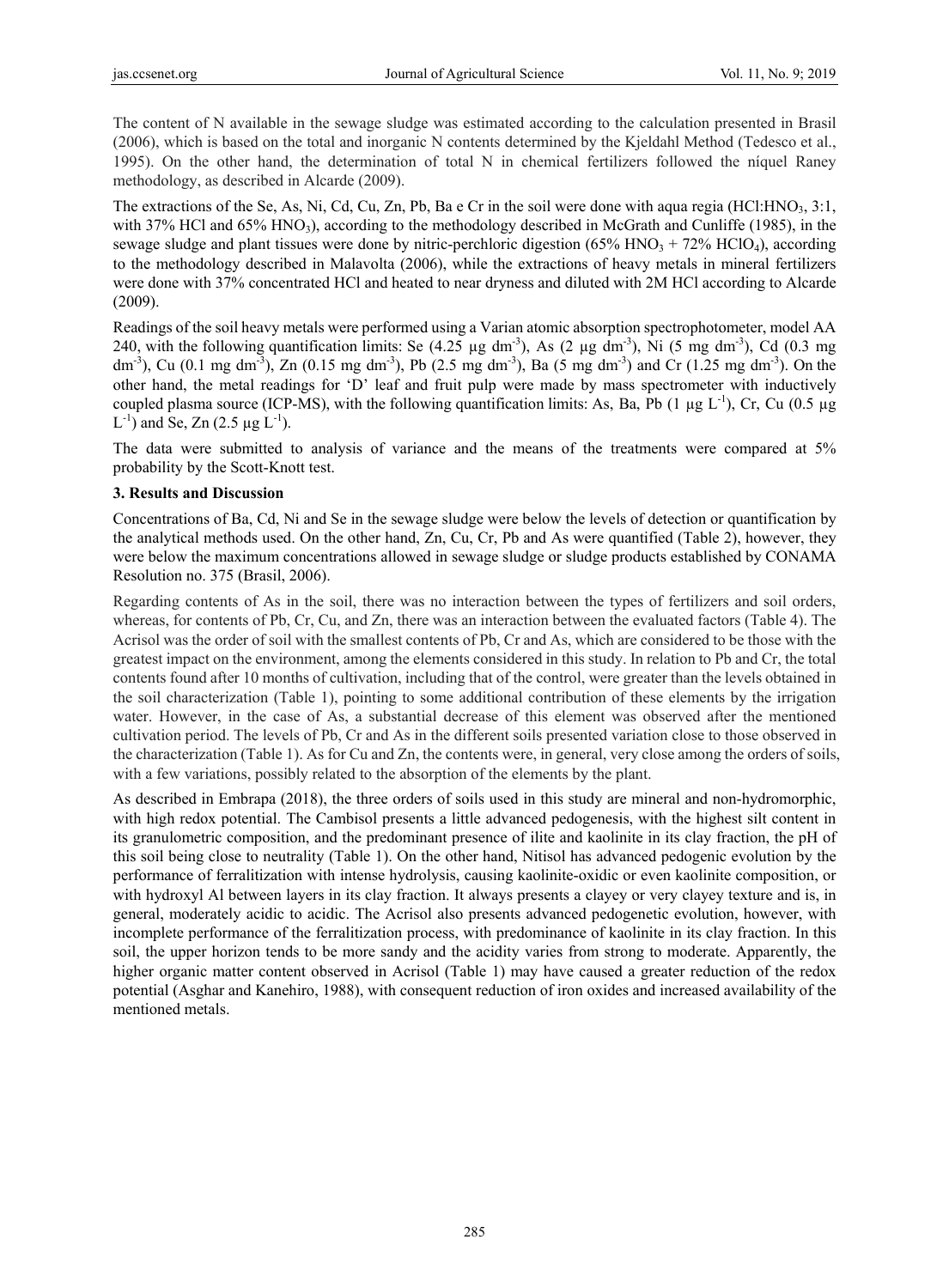| Element $(mg dm^{-3})$ | Soil      | Fertilizations |                |                |                   |                   |          |         | Aver                     | CV(%) | МC         |
|------------------------|-----------|----------------|----------------|----------------|-------------------|-------------------|----------|---------|--------------------------|-------|------------|
|                        |           | T <sub>1</sub> | T <sub>2</sub> | T <sub>3</sub> | T4                | T <sub>5</sub>    | T6       | T7      |                          |       |            |
|                        | <b>CM</b> | 31.73Aa        | 32.94Aa        | 36.13Aa        | 35.03Aa           | 33.68Aa           | 34.90Aa  | 31.50Aa | $\overline{\phantom{a}}$ |       |            |
| Pb                     | NT        | 33.11Aa        | 30.77Ab        | 37.47Aa        | 31.42Ab           | 35.71Aa           | 34.41Aa  | 26.90Bc | $\overline{\phantom{a}}$ | 7.51  | 180        |
|                        | AC        | 21.60Bb        | 22.48Bb        | 24.15Ba        | 27.47Ba           | 19.92Bb           | 25.34Ba  | 22.14Cb | $\overline{\phantom{a}}$ |       |            |
|                        | <b>CM</b> | 73.47Bb        | 61.82Ac        | 92.51Ba        | 81.43Ab           | 52.58Bc           | 77.08Ab  | 51.76Ac | $\sim$                   |       |            |
| <b>Cr</b>              | NT        | 90.54Ab        | 67.81Ac        | 174.71Aa       | 56.72Bd           | 88.59Ab           | 85.75Ab  | 50.37Ad | $\overline{\phantom{a}}$ | 12.02 | 150        |
|                        | AC        | 40.17Cb        | 26.03Bb        | 33.63Cb        | 73.21Aa           | 36.32Cb           | 61.00Ba  | 37.59Ab | $\overline{\phantom{a}}$ |       |            |
|                        | <b>CM</b> | 15.95Ad        | 15.95Ad        | 30.86Ac        | 35.64Ab           | 39.87Aa           | 30.52Bc  | 15.19Ad | $\overline{\phantom{a}}$ |       |            |
| Cu                     | NT        | 15.24Ad        | 14.97Ad        | 33.23Ab        | 31.64Ab           | 41.22Aa           | 28.43Bc  | 15.28Ad | $\blacksquare$           | 9.27  | <b>200</b> |
|                        | AC        | 14.01Ac        | 13.51Ac        | 28.02Bb        | 34.82Aa           | 33.22Ba           | 34.09Aa  | 14.39Ac | $\sim$                   |       |            |
|                        | <b>CM</b> | 18.55Ad        | 74.29Ac        | 115.46Ab       | 98.97Bb           | 184.51Aa          | 131.90Ab | 39.79Ad | $\blacksquare$           |       |            |
| Zn                     | NT        | 34.95Ab        | 33.97Bb        | 133.00Aa       | 141.84Aa          | 161.33Aa          | 147.00Aa | 39.23Ab | $\overline{\phantom{a}}$ | 20.00 | 450        |
|                        | AC        | 36.17Ad        | 44.33Bd        | 82.15Bc        | 153.44Aa          | 149.98Aa          | 115.30Ab | 36.69Ad | $\overline{\phantom{a}}$ |       |            |
|                        | <b>CM</b> |                |                |                |                   |                   |          |         | 0.70B                    |       |            |
| As                     | NT        |                |                |                |                   |                   |          |         | 0.82A                    | 15.95 | 35         |
|                        | AC        |                |                |                | -                 |                   |          |         | 0.45C                    |       |            |
|                        | Aver      | 0.72a          | 0.65a          | 0.70a          | 0.60 <sub>b</sub> | 0.56 <sub>b</sub> | 0.68a    | 0.67a   | ۰                        |       |            |

Table 4. Contents of heavy metals in the soil fertilized with chemical fertilizer and types of sewage sludge

*Note*. Score: T1-Control; T2-Chemical fertilization; T3-Composted sewage sludge; T4-Vermicompost sewage sludge; T5-Solarized sewage sludge; T6-Sewage sludge dried in dryer; T7-Lime sewage sludge; MC-Maximum contented limit for farming soils in a dry basis; (Minas Gerais, 2011); CM-Cambisol; NT-Nitisol; AC-Acrisol; Aver-Average.

For each variable, means followed by the same upper-case letter in the vertical or lower-case letter in the horizontal are not statistically different from each other by the Scott-Knott test at 5% of probability.

The contents of Pb, Cr, Cu, and Zn were considered low in the soils of the control treatments, chemical fertilization and fertilization with sewage sludge (Table 4). This fact can be attributed to the lower contribution of these elements in the fertilization process (Table 3). For As, lower contents were obtained in soils fertilized with vermicompost sludge and solarized sludge, indicating that the addition of these composts may have contributed to the addition of fulvic acids, which compete with As for adsorption sites of soil minerals, mainly iron, making it possible to obtain losses by volatilization or absorption by plants at moderately acidic pH (Grafe et al., 2002), as observed in these soils (pH 5.5±0.5, data not shown).

Based on the results achieved in the study, it can be stated that after the application of chemical or sludge fertilizers, the levels of heavy metals in the soil were below the critical limits established by COPAM Normative Resolution No. 166 of Minas Gerais, published on June 29, 2011 (Minas Gerais, 2011), suggesting the safe use of sludge or sludge compounds in agriculture due to the smallest content of heavy metals in these soils. However, there are many discrepancies in the literature regarding levels of soil contamination with heavy metals from the sewage sludge, which vary greatly depending on the soil, the quality of the sewage sludge and its by-products, the applied dose and the frequency of fertilization (Nogueira et al., 2007, 2008; Zuba Junio et al., 2011; Nascimento et al., 2014a, 2014b, 2015).

The absorption of heavy metals by the pineapple tissues was influenced by the soil classes and fertilization types, obtaining the interaction of these factors for Cu contents, and simple effects for the other elements (Table 5). The highest leaf contents of Cu were observed in the Argissolo fertilized with composted sludge and in the Nitossolo fertilized with vermicompost. However, these levels of Cu in the D leaf were considered below the excessive limits described by Kabata-Pendias and Pendias (2001).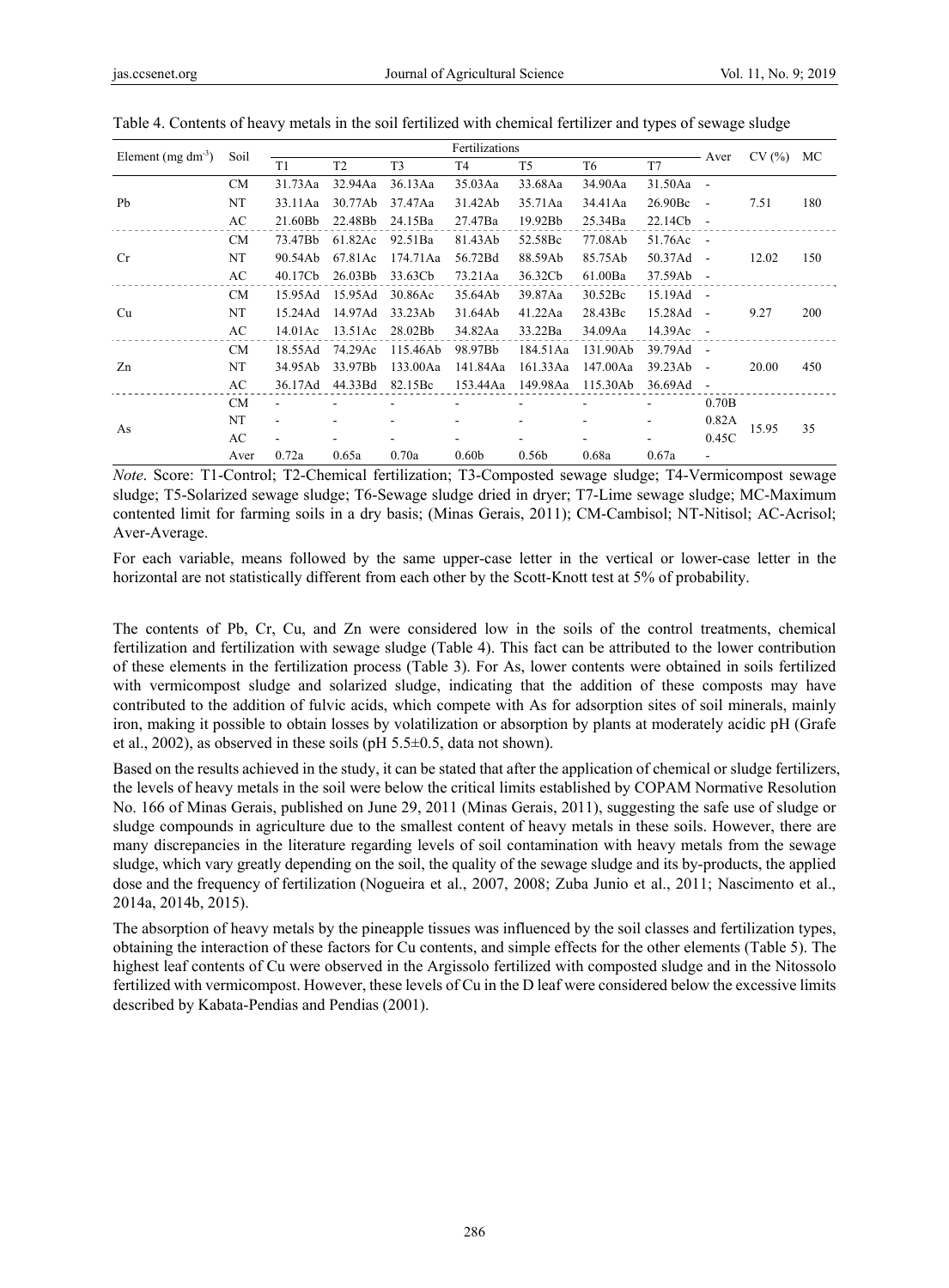| Element $(mg kg^{-1})$ | Soil                   | Treatments               |                |                |                |                |                          |                          |                |        | Exc        |
|------------------------|------------------------|--------------------------|----------------|----------------|----------------|----------------|--------------------------|--------------------------|----------------|--------|------------|
|                        |                        | T1                       | T <sub>2</sub> | T <sub>3</sub> | T <sub>4</sub> | T <sub>5</sub> | T <sub>6</sub>           | T7                       | - Aver         | CV(%)  |            |
|                        | CM                     | 3.10Aa                   | 3.60Aa         | 2.94Ba         | 2.52Ba         | 2.77Aa         | 4.39Aa                   | 4.48Aa                   | $\overline{a}$ |        |            |
| Cu                     | NT                     | 2.43Ab                   | 4.66Ab         | 3.05Bb         | 10.54Aa        | 2.98Ab         | 3.73Ab                   | 3.35Ab                   | $\blacksquare$ | 54.27  | $20 - 100$ |
|                        | $\mathbf{A}\mathbf{C}$ | 2.15Aa                   | 2.90Aa         | 6.84Aa         | 2.54Ba         | 3.71Aa         | 4.47Aa                   | 3.33Aa                   | $\overline{a}$ |        |            |
|                        | Aver                   |                          |                |                |                |                |                          |                          |                |        |            |
|                        | CM                     | $\overline{\phantom{a}}$ |                |                |                |                |                          | $\blacksquare$           | 0.71B          |        |            |
| Pb                     | NT                     |                          |                |                |                |                |                          |                          | 0.96B          | 72.71  | 30-300     |
|                        | AC                     |                          |                |                |                |                |                          |                          | 1.51A          |        |            |
|                        | Aver                   | 1.08a                    | 0.83a          | 0.92a          | 0.80a          | 1.05a          | 1.03a                    | 1.69a                    |                |        |            |
|                        | $\rm CM$               | $\overline{a}$           | $\overline{a}$ |                |                |                | ÷.                       | $\overline{\phantom{0}}$ | 1.73A          |        |            |
| Cr                     | NT                     |                          |                |                |                |                | $\overline{\phantom{a}}$ | $\overline{a}$           | 1.56A          | 29.66  | $5 - 30$   |
|                        | $\mathbf{A}\mathbf{C}$ |                          |                |                |                |                |                          |                          | 1.42A          |        |            |
|                        | Aver                   | 1.47a                    | 1.55a          | 1.61a          | 1.77a          | 1.66a          | 1.59a                    | 1.33a                    |                |        |            |
|                        | CM                     | $\overline{\phantom{a}}$ |                |                |                |                | ÷.                       | $\sim$                   | 14.59A         | 48.23  | 100-400    |
| Zn                     | NT                     | $\overline{\phantom{a}}$ |                |                |                |                | $\blacksquare$           | $\blacksquare$           | 13.59A         |        |            |
|                        | AC                     |                          |                |                |                |                |                          |                          | 10.91A         |        |            |
|                        | Aver                   | 9.41b                    | 12.05b         | 17.95a         | 18.89a         | 12.89b         | 9.10b                    | 10.91b                   |                |        |            |
|                        | CM                     | $\overline{a}$           |                |                |                |                |                          | $\mathbf{r}$             | 1.91A          |        |            |
| Ba                     | NT                     | $\overline{\phantom{a}}$ |                |                |                |                |                          | $\overline{\phantom{a}}$ | 1.97A          | 37.90  | 500        |
|                        | AC                     |                          |                |                |                |                |                          | $\overline{a}$           | 2.18A          |        |            |
|                        | Aver                   | 2.16b                    | 3.03a          | 1.43b          | 1.79b          | 1.45b          | 1.55b                    | 2.73a                    |                |        |            |
|                        | CM                     |                          |                |                |                |                |                          | $\blacksquare$           | 0.08A          |        |            |
| As                     | NT                     |                          |                |                |                |                |                          | $\frac{1}{2}$            | 0.04A          | 116.44 | $5 - 20$   |
|                        | AC                     |                          |                |                |                |                |                          |                          | 0.04A          |        |            |
|                        | Aver                   | 0.05a                    | 0.08a          | 0.06a          | 0.05a          | 0.04a          | 0.05a                    | 0.05a                    |                |        |            |
|                        | <b>CM</b>              |                          |                |                |                |                |                          |                          | 0.57A          |        |            |
| Se                     | NT                     |                          |                |                |                |                |                          | $\overline{\phantom{a}}$ | 0.12A          | 393.24 | $5 - 30$   |
|                        | AC                     |                          |                |                |                |                |                          |                          | 0.50A          |        |            |
|                        | Aver                   | 0.07a                    | 0.28a          | 0.10a          | 0.13a          | 0.08a          | 0.10a                    | 1.13a                    |                |        |            |

Table 5. Contents of heavy metal in the D leaf of the pineapple fertilized with chemical fertilizer and types of sewage sludge

*Note*. Score: T1-Control; T2-Chemical fertilization; T3-Composted sewage sludge; T4-Vermicompost sewage sludge; T5-Solarized sewage sludge; T6-Sewage sludge dried in dryer; T7-Lime sewage sludge; CM-Cambisol; NT-Nitisol; AC-Acrisol; Exc-excess of the element according to Kabata-Pendias and Pendias (2001); Aver-Average.

For each variable, means followed by the same upper case in the vertical or lower-case letter in the horizontal are not statistically different from each other by the Scott-Knott test at 5% of probability.

The average content of Pb in pineapple tissues was greater in the treatment with Acrisol (Table 5), even with the lowest levels in this soil compared to the others (Table 4), showing that other chemical and physical characteristics of Acrisol have interfered in the absorption of Pb by plants such as the greater presence of organic compounds of low molecular weight responsible for the greater mobility of metals in the soil, the largest native organic matter contents of the soil were achieved in the Acrisol. However, for the elements Cr, Zn, Ba, As and Se, no difference was found in the contents in the D leaf among the orders of soils.

The application of composted and vermicompost sludge also increased the Zn content in the pineapple D leaf, with no differences among the other types of fertilization (Table 5). Besides the greater application of the compost and vermicompost sludge, it is inferred that these composts contributed to a higher formation of soluble organo-mineral complexes between Zn, Cu, and humic substances, making these elements less susceptible to soil interactions and more available for absorption by the plants (García-Mina et al., 2004). The Zn content presented lower values with the addition of dry and solarized sludge, even with greater application of this element by these residues. This may imply that the less stabilized organic matter of these residues may contribute to the decrease in the availability of the Zn content in the soil and consequently in the various parts of the plants.

The application of chemical fertilization and limed sludge increased the content of Ba in the leaves in comparison to the other treatments (Table 5). In this case, the increase of Ba in the leaves is not related to the direct input of fertilizers to the soil (Table 3), but due to the solubilization of native Ba in the soil, as a consequence of chemical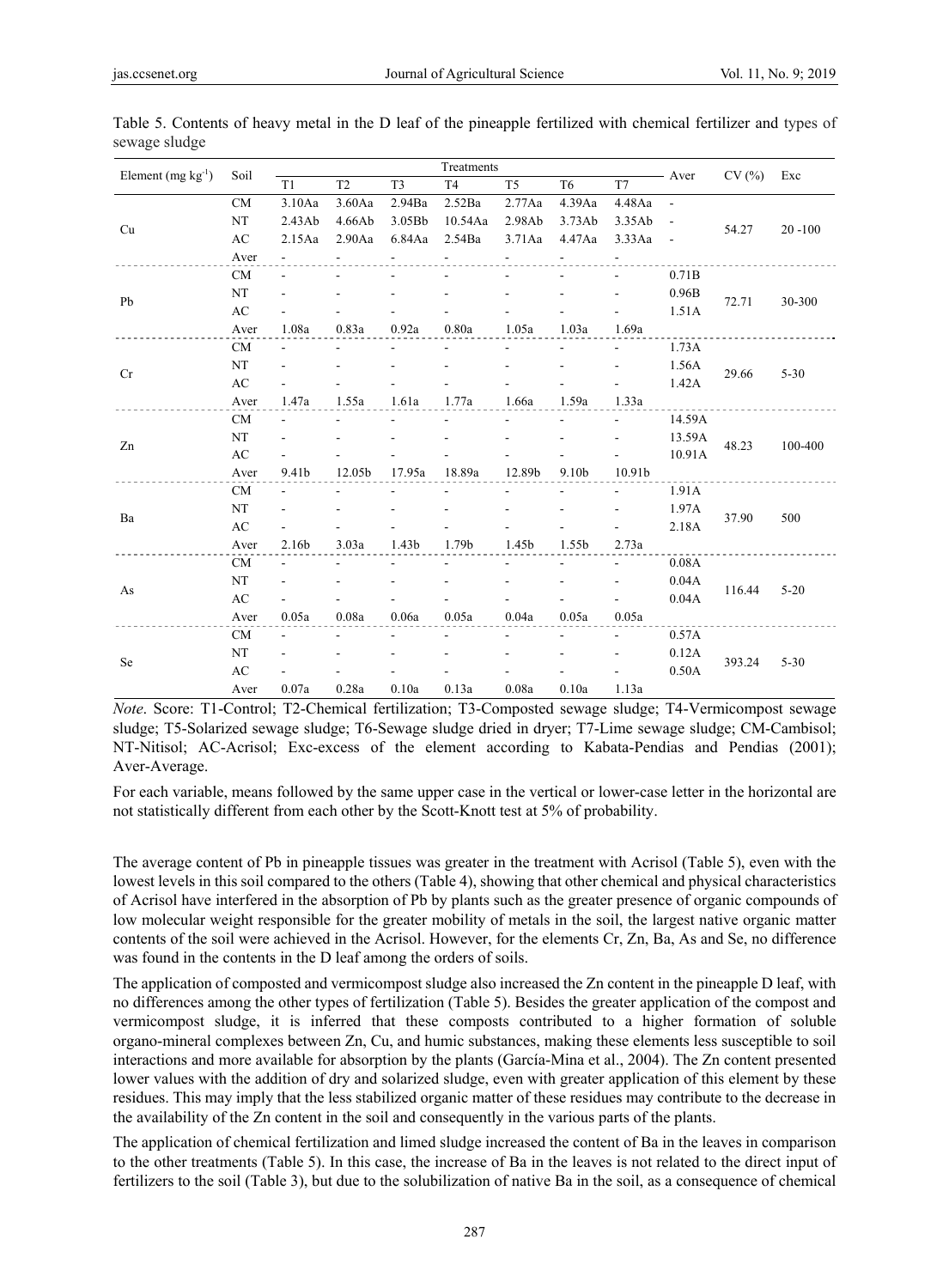and biological reactions caused by the application of fertilizers. As a result, there seems to have been an effect of the organic matter of the sewage sludge in the reduction of the absorption of this element by the plant. Although for some heavy metals there may be increased availability in the presence of organic matter, for elements such as Ba, sulfur bonds and precipitation in the form of barium sulphates or carbonates may occur, reducing their availability and absorption by the plant (Ippolito & Barbarick, 2006), mainly in the range of pH close to neutrality or alkaline conditions (Abreu et al., 2012). On the other hand, the contents of Cr, As and Se in leaf D were not influenced by the application of the different types of fertilizers.

The heavy metals levels obtained in pineapple tissues were below those considered excessive or that could cause toxicity to the plant (Kabata-Pendias & Pendias, 2001). In addition, no substantial differences occurred among the contents of heavy metals in the leaf when the fertilization was carried out with sewage sludge or with mineral fertilizer. Similar behavior was observed by Mota et al. (1990), when studying the contents of As, Ba, Pb, Cu, Cd, Cr, Ni and Zn in leaves of varieties of pineapples fertilized with sewage sludge and mineral fertilizer. According to the authors, Zn was the only element that presented higher levels in the leaves of the pineapples in fertilization with sewage sludge, compared to mineral fertilization.

In the evaluation of the contents of metals present in the pineapple fruit (Table 6), an interaction between the orders of soils and the types of fertilization was observed for Pb and As. The Zn content in the fruit was influenced by the types of fertilization and the other elements, Cr, Cu, Ba, and Se were not altered by the treatments.

| Element $(mg kg-1)$ | Soil      | Treatments     |                |                    |                |                         |                 |             |                          | $CV(%)$ ML |            |
|---------------------|-----------|----------------|----------------|--------------------|----------------|-------------------------|-----------------|-------------|--------------------------|------------|------------|
|                     |           | T <sub>1</sub> | T <sub>2</sub> | T <sub>3</sub>     | T <sub>4</sub> | T <sub>5</sub>          | T <sub>6</sub>  | T7          | Aver                     |            |            |
|                     | <b>CM</b> | 0.13Aa         | 0.11Aa         | 0.12Aa             | 0.08Ba         | 0.09Aa                  | 0.15Aa          | 0.06Ba      | $\overline{\phantom{a}}$ |            |            |
| Pb                  | NT        | 0.08Aa         | 0.07Aa         | 0.09Aa             | 0.07Ba         | 0.06Aa                  | 0.10Aa          | 0.15Aa      |                          | 57.58      | $*0.10$    |
|                     | AC        | 0.18Ab         | 0.12Ab         | 0.14Ab             | 0.40Aa         | 0.10Ab                  | 0.13Ab          | 0.23Ab      |                          |            |            |
|                     | Aver      |                |                |                    |                |                         |                 |             |                          |            |            |
|                     | <b>CM</b> | 0.003Aa        | 0.003Aa        | 0.002Ba            | 0.003Ba        |                         | 0.012Aa 0.002Aa | 0.002Aa     |                          |            |            |
| As                  | NT        | 0.003Aa        | 0.003Aa        | $0.002\mathrm{Ba}$ | 0.002Ba        | $0.002\mathrm{Ba}$      | 0.002Aa         | $0.002Aa -$ |                          | 111.76     | $*0.30$    |
|                     | AC        | 0.002Ab        | 0.002Ab        | 0.015Aa            |                | 0.018Aa 0.014Aa 0.009Ab |                 | $0.006Ab -$ |                          |            |            |
|                     | Aver      |                |                |                    |                |                         |                 |             |                          |            |            |
|                     | <b>CM</b> |                |                |                    |                |                         |                 |             | 0.14A                    |            | $**0.10$   |
| Cr                  | NT        |                |                |                    |                |                         |                 |             | 0.14A                    | 36.26      |            |
|                     | AC        |                |                |                    |                |                         |                 |             | 0.17A                    |            |            |
|                     | Aver      | 0.18a          | 0.14a          | 0.16a              | 0.14a          | 0.14a                   | 0.15a           | 0.14a       |                          |            |            |
|                     | <b>CM</b> | $\overline{a}$ |                |                    |                |                         |                 |             | 0.43A                    | 56.4       |            |
| Cu                  | NT        |                |                |                    |                |                         |                 |             | 0.42A                    |            | $***10.0$  |
|                     | AC        |                |                |                    |                |                         |                 |             | 0.39A                    |            |            |
|                     | Aver      | 0.52a          | 0.45a          | 0.38a              | 0.35a          | 0.46a                   | 0.41a           | 0.32a       |                          |            |            |
|                     | <b>CM</b> | $\overline{a}$ |                |                    |                |                         |                 |             | 1.37A                    |            | $*** 50.0$ |
| Zn                  | NT        |                |                |                    |                |                         |                 |             | 1.24A                    | 41.31      |            |
|                     | AC        | $\overline{a}$ |                |                    |                |                         |                 |             | 1.11A                    |            |            |
|                     | Aver      | 0.50c          | 0.66c          | 1.58b              | 1.54b          | 2.39a                   | 1.10c           | 0.90c       |                          |            |            |
|                     | <b>CM</b> | $\blacksquare$ | ۰              | $\blacksquare$     | ÷.             | ÷.                      | ÷.              | ÷.          | 0.26A                    |            |            |
| Ba                  | NT        |                |                |                    |                |                         |                 |             | 0.27A                    | 79.49      |            |
|                     | AC        | L,             |                |                    |                |                         |                 |             | 0.25A                    |            |            |
|                     | Aver      | 0.28a          | 0.34a          | 0.40a              | 0.17a          | 0.19a                   | 0.21a           | 0.24a       |                          |            |            |
|                     | <b>CM</b> | $\overline{a}$ | ٠              | ÷                  | ÷.             | ÷.                      | ÷.              | ÷.          | 0.002A                   |            |            |
|                     | NT        |                |                |                    |                |                         |                 |             | 0.002A                   |            |            |
| Se                  | AC        |                |                |                    |                |                         |                 |             | 0.003A                   | 202.6      | $***0.30$  |
|                     | Aver      | 0.002a         | 0.003a         | 0.002a             | 0.003a         | 0.002a                  | 0.003a          | 0.002a      |                          |            |            |

Table 6. Contents of heavy metals in pineapple fruit fresh mass fertilized with chemical fertilizer and types of sewage sludge

*Note*. Scores: T1-Control; T2-Chemical fertilization; T3-Composted sewage sludge; T4-Vermicompost sewage sludge; T5-Solarized sewage sludge; T6-Sewage sludge dried in dryer; T7-Lime sewage sludge; CM-Cambisol; NT-Nitisol; AC-Acrisol; LM\*-Maximum limits of Inorganic contaminants allowed in food, on a fresh basis (Brasil, 2013); ML\*-Maximum limits of Inorganic contaminants allowed in food in a fresh basis (Brasil, 1965); ML\*\*\*-Maximum limits of inorganic contaminants allowed in food in fresh basis (Brasil, 1998); Aver-Average.

For each variable, means followed by the same upper case in the vertical or lower case in the horizontal are not different from each other by the Scott-Knott test at 5% of probability.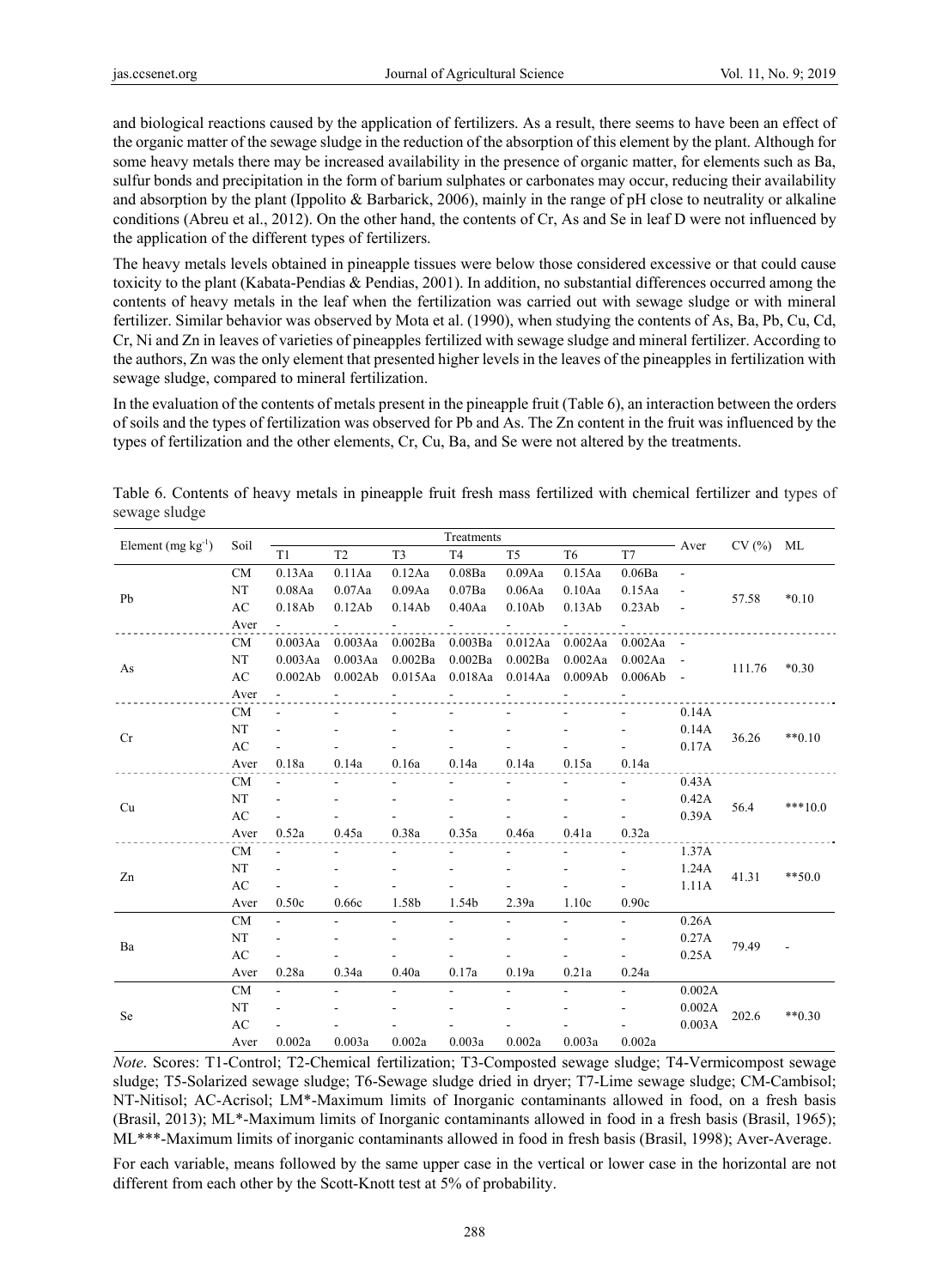Acrisol combined with the application of vermicompost and limed sludge provided a greater content of Pb in the pineapple fruit, and in association with composted, vermicompost and solarized sludge increased As content in the fruit (Table 6). As already mentioned, the higher organic matter content observed in Acrisol (Table 1) may have caused a greater reduction of the redox potential and consequent reduction of iron oxides, and increased availability of the mentioned metals (Asghar & Kanehiro, 1988). In addition, there may have been influence of increased addition of fulvic acids by some types of sewage sludge on increasing availability and uptake of As by the plant (Grafe et al., 2002).

It is worth mentioning that Acrisol presented lower buffer capacity (greater content of reminiscent P) than the other soils, which may contribute to the smaller adsorption capacity of ions to soil clay minerals, making them more available for the plants. The remaining P is used to indirectly measure soil buffer capacity in relation to P (Teixeira et al., 2017) and correlates with soil specific surface (Fontana et al., 2013). In studies on the immobilization of Pb and As in soils, Pierangeli et al. (2001) and Ladeira et al. (2002) state that the greater adsorption of these elements by the soils, among other factors, is associated with a larger specific surface area, as well as to the high levels of aluminum and iron oxides. Another factor that may have contributed to the higher absorption of these metals in the fruit is the higher content of organic matter of soil, implying a higher availability of low molecular weight chelating compounds.

Overall, the levels of Pb and As in pineapple fruits in the Acrisol adjust with the observations made for the contents of these elements in the soil and the D leaf, evidencing that the chemical properties of this soil were, in fact, more favorable to the increase of the availability of these elements. Regarding Pb, the greatest content observed in the pineapple fruit with the application of the limed sludge in the Acrisol (Table 6) may also be attributed to the larger amount of fertilizer applied to this soil, with a greater input of this element (Table 3).

The contents of Pb and As in the pineapple fruit did not vary in Cambisol either in Nitisol when the different types of fertilization were applied (Table 6). However, in Acrisol, the fertilization with vermicompost sewage sludge, in the case of Pb, and fertilization with composted, vermicompost and solarized sewage sludge, in the case of the As promoted the highest levels of these elements. Moreover, in relation to Zn, regardless of the soil type, the fertilization with composted, vermicompost and solarized sewage sludge also provided the greatest levels of this element in the fruit, particularly fertilization with solarized sludge. In general, this fact can be attributed to the greater contribution of these elements in the application of sludge-containing fertilizers, except for the sludge dried in a dryer, since because at the high drying temperature, carbonization process occurs, making sewage sludge more recalcitrant to the decomposition and release of the elements.

In the case of Pb and Cr, the contents of the pineapple fruit were close to or exceeded the maximum limits allowed for food in Brazil (Brasil, 2013) (Table 6). The maximum limits of tolerable heavy metals in Brazil were established by Decree-Law 55871-65 of March 26, 1965 (Brasil, 1965), and maintained and updated by Ministry of Health Ordinance No. 685-980 of 27 of August 27, 1998 (Brasil, 1998) and by the Resolution of the Anvisa-Mercosul Collegiate Board No. 42 of August 29, 2013 (Brasil, 2013).

However, it is noteworthy that the above-mentioned standards refer to fruits in general, without specifying them, and it is important to carry out a more specific estimate for pineapple. Thus, considering the highest levels of Pb, Cr and Ba observed in the fresh fruit of the pineapple, which were 0.40; 0.18 and 0.40 mg kg<sup>-1</sup>, respectively (Table 6), and the daily intake of two slices of pineapple with a total fresh mass estimated at 180 g for a person with 60 kg body weight, the intake rates of mentioned heavy metals, in μg day-1, would be 72.0 for Pb, 32.4 for Cr and 72.0 for Ba. Since the provisional limits of daily intake rates established by international legislation for Pb, Cr and Ba are 210; 1,500; and 1,200 μg day-1, respectively (WHO, 2001; JECFA, 2003; USEPA, 2003), it can be said that the values found in the study were within the safety limits for the consumption of this food.

### **4. Conclusions**

Cambisol and Nitisol provide less favorable conditions to the rise in the availability and absorption of Pb e As by the pineapple fruit.

Fertilization with sewage sludge dried in a dryer and lime sewage sludge provide the lowest concentrations of Pb, As and Zn in the pineapple fruit, the most suitable types being for fertilization with this residue.

## **References**

Abreu, C. A., Cantoni, M., Coscione, A. R., & Paz-Ferreiro, J. (2012). Organic matter and barium absorption by plant species grown in an area polluted with scrap metal residue. *Applied and Environmental Soil Science*, 1-7. https://doi.org/10.1155/2012/476821

Alcarde, J. C. (2009). *Manual de Análise de Fertilizantes* (p. 259). Piracicaba, FEALQ.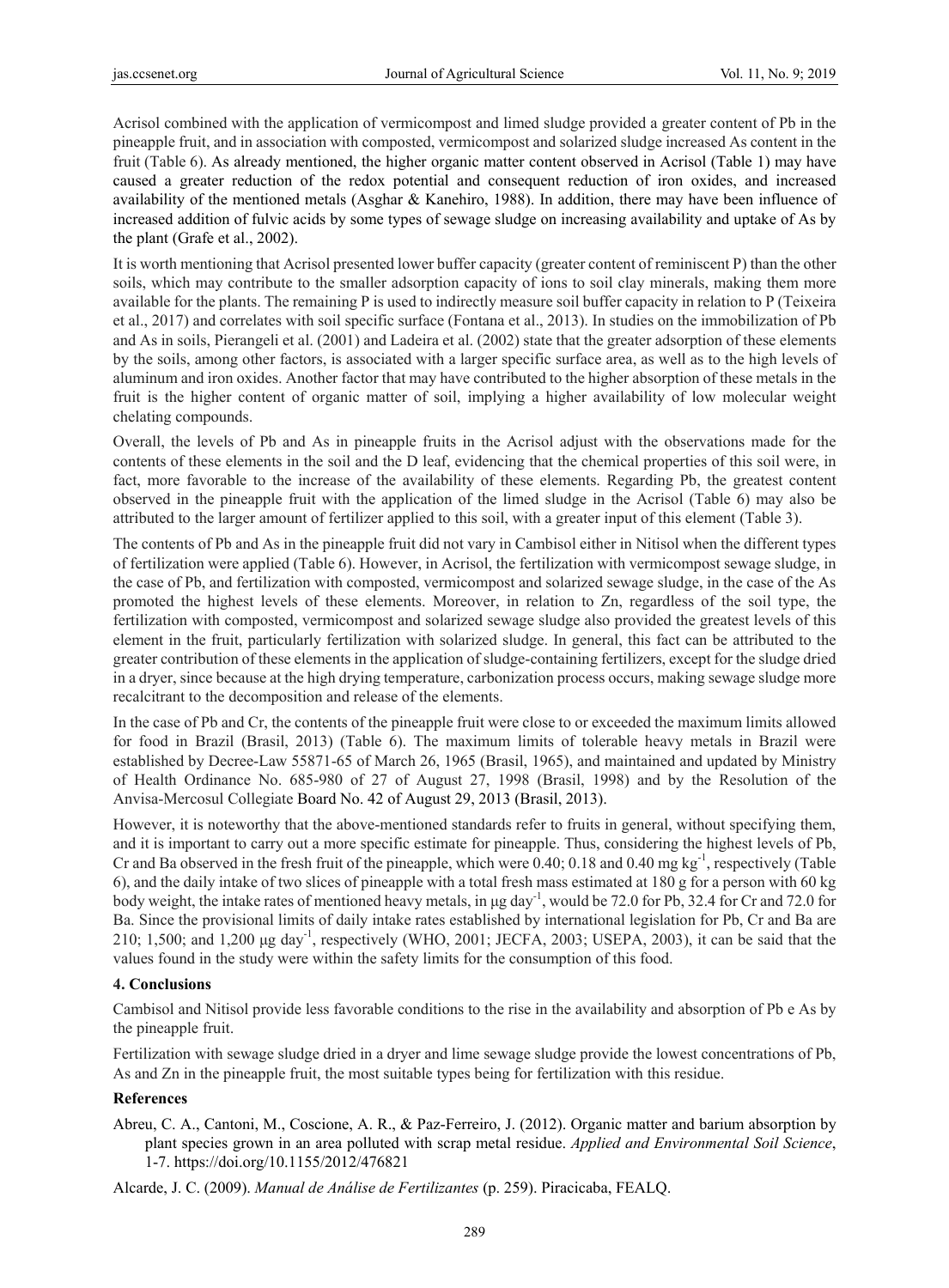- Asghar, M., & Kanehiro, Y. (1988). Effects of sugarcane trash and pineapple residue on tritation curves, redox potential and extractable Mn e Fe in na oxisol. *Biological Wastes, 24*, 27-38. https://doi.org/10.1016/ 0269-7483(88)90024-9
- Brasil. (1962). *Decreto nº 55871, de 26 de março de 1965*. Modifica o Decreto nº 50.040, de 24 de janeiro de 1961, referente a normas reguladoras do emprego de aditivos para alimentos, alterado pelo Decreto nº 691, de 13 de março de 1962.
- Brasil. (1998). Ministério da Saúde. Secretaria de Vigilância Sanitária. *Portaria nº 685, de 27 de agosto de 1998*. Aprova o Regulamento Técnico: "Princípios gerais para o estabelecimento de níveis máximos de contaminantes químicos em alimentos" e seu Anexo: "Limites máximos de tolerância para contaminantes inorgânicos".
- Brasil. (2006). Ministério do Meio Ambiente. Conselho Nacional de Meio Ambiente. *Resolução n. 375, de 29 de agosto de 2006*. Define critérios e procedimentos, para o uso agrícola de lodos de esgoto gerados em estações de tratamento de esgoto sanitário e seus produtos derivados. Brasília, 2006.
- Brasil. (2013). Ministério da Saúde. Agência Nacional de Vigilância Sanitária-Anvisa. *Resolução da Diretoria Colegiada-RDC, nº 42, de 29 de agosto de 2013*. Dispõe sobre o Regulamento Técnico MERCOSUL sobre Limites Máximos de Contaminantes Inorgânicos em Alimentos.
- Caetano, L. C. S., Ventura, J. A., Costa, A. de F. S. da, & Guarçoni, R. C. (2013). Efeito da adubação com nitrogênio, fósforo e potássio no desenvolvimento, na produção e na qualidade de frutos do abacaxi 'vitória'. *Revista Brasileira de Fruticultura, 35*(3) 883-890. https://doi.org/10.1590/S0100-29452013000300027
- Cardoso, M. M., Pegoraro, R. F., Maia, V. M., Kondo, M. K., & Fernandes, L. A. (2013). Crescimento do abacaxizeiro 'vitória' irrigado sob diferentes densidades populacionais, fontes e doses de nitrogênio. *Revista Brasileira de Fruticultura, 35*(3) 769-781. https://doi.org/10.1590/S0100-29452013000300014
- Catunda, M. G., Freitas, S. P., Silva, C. M. M., Carvalho, A. J. R. C., & Soares, L. M. S. (2006). Interferência de plantas daninhas no acúmulo de nutrientes e no crescimento de plantas de abacaxi. *Planta Daninha, 24*(1), 199-204. https://dx.doi.org/10.1590/S0100-83582006000100025
- Cunha, G. A. P., Cabral, J. R. S., & Souza, L. F. S. (1999). *O abacaxizeiro, cultivo, agroindústria e economia* (p. 480). Brasília, Embrapa.
- EMBRAPA (Empresa Brasileira de Pesquisa Agropecuária). (1997). *Manual de métodos de análise de solo* (2nd ed., p. 212). Rio de Janeiro: Embrapa CNPS.
- EMBRAPA (Empresa Brasileira de Pesquisa Agropecuária). (2018). *Sistema brasileiro de classificação de solos* (5th ed.). Rio de Janeiro: Embrapa Solos.
- Fontana, A., Pereira, M. G., Santos, A. C. dos, Bernini, T. A., Anjos, L. H. C. dos, Fernandez, C. F. D., & Peinado, F. J. M. (2013). Fósforo remanescente em solos formados sob diferentes materiais de origem em três topossequências, Pinheiral-RJ. *Semina: Ciências Agrárias, 34*(5) 2089-2102. https://doi.org/10.5433/ 1679-0359.2013v34n5p2089
- García-Mina, J. M., Antolín, M. C., & Sanchez-Diaz, M. (2004). Metal-humic complexes and plant micronutrient uptake: A study based on different plant species cultivated in diverse soil types. *Plant and Soil, 258*(1), 57-68. https://doi.org/10.1023/B:PLSO.0000016509.56780.40
- Gomes, S. B. V., Nascimento, C. W. A., Biondi, C. M., & Accioly, A. M. de A. (2006). Distribuição de metais pesados em plantas de milho cultivadas em Argissolo tratado com lodo de esgoto. *Revista Ciência Rural, 36*(6), 1689-1695. https://doi.org/10.1590/S0103-84782006000600004
- Grafe, M., Eick, M. J., Grossl, P. R., & Saunders, A. M. (2002). Adsorption of arsenate and arsenite on ferrihydrite in the presence and absence of dissolved organic carbon. *Journal of Environmental Quality, 31*(4), 1115-1123. https://doi.org/10.2134/jeq2002.1115
- Ippolito, J. A., & Barbarick, K. A. (2006). Biosolids affect soil barium in a dryland wheat agroecosystem. *Journal of Environmental Quality, 35*, 2333-2341. https://doi.org/10.2134/jeq2006.0076
- JECFA. (2003). *Summary and conclusions of the 61st meeting of the Joint FAO/WHO*. Expert Committee on Food Additives (JECFA), JECFA/61/SC. Rome, Italy.
- Kabata-Pendias, A. (2001). *Trace elements in Soils and Plants* (3rd ed., p. 432). CRC Press. https://doi.org/ 10.1201/9781420039900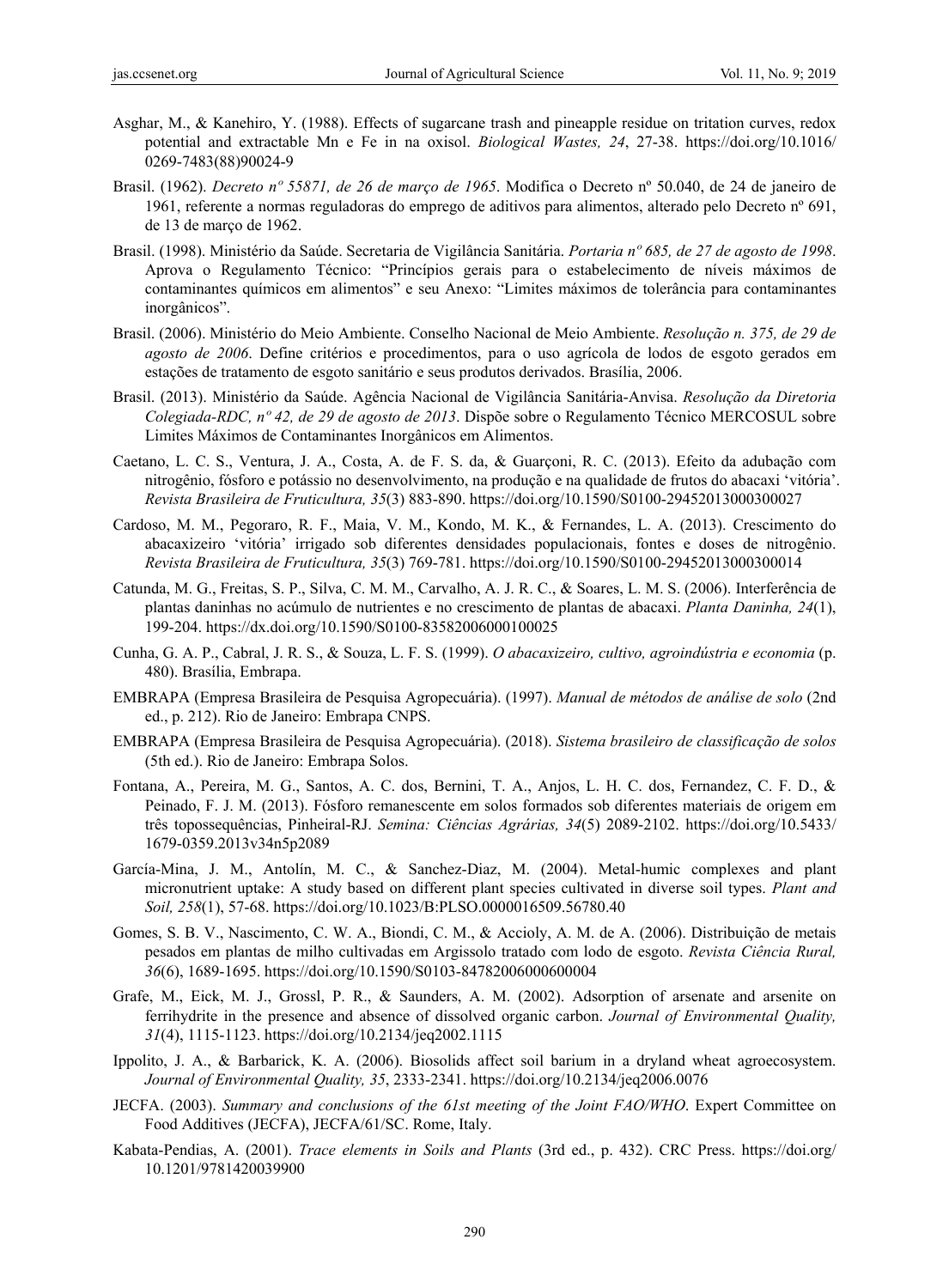- Ladeira, A. C. Q., Ciminelli, V. S. T., & Nepomuceno, A. L. (2002). Seleção de solos para a imobilização de arsênio. *Revista Escola de Minas, 55*(3), 215-221. https://doi.org/10.1590/S0370-44672002000300009
- Lemainski, J., & Silva, J. E. (2006). Avaliação agronômica e econômica da aplicação de biossólido na produção de soja. *Pesquisa Agropecuária Brasileira, 41*(10), 1477-1484. https://doi.org/10.1590/S0100-204X 2006001000004
- Malavolta, E. (2006). *Manual de nutrição mineral de plantas* (p. 638). São Paulo, Editora Ceres.
- Mcgrath, S. P., & Cunliffe, C. H. (1985). A simplified method for the extraction of the metals Fe, Zn, Cu, Ni, Cd, Pb, Cr, Co, and Mn from soils and sewage sludges. *Journal of the Science of Food and Agriculture, 36*, 794-798. https://doi.org/10.1002/jsfa.2740360906
- Minas, G. (2011). Secretaria de Estado de Meio Ambiente e Desenvolvimento Sustentável. Conselho Estadual de Política Ambiental. Fundação Estadual do Meio Ambiente. *Deliberação Normativa COPAM nº 166, de 29 de junho de 2011*. Altera o Anexo I da Deliberação Normativa Conjunta COPAM CERH nº 2 de 6 de setembro de 2010, estabelecendo os Valores de Referência de Qualidade dos Solos. Belo Horizonte-MG.
- Mota, M. F. C., Pegoraro, R. F., Silvânio R. Dos S., Maia, V. M., Sampaio, R. A., & Kondo, M. K. (2018). Contamination of soil and pineapple fruits under fertilization with sewage sludge. *Revista Brasileira de Engenharia Agrícola e Ambiental, 22*(5), 320-325. https://doi.org/10.1590/1807-1929/agriambi.v22 n5p320-325
- Nascimento, A. L., Sampaio, R. S., Cruz, S. F. da, Zuba Junio, G. R., Barbosa, C. F., & Fernandes, L. A. (2014a). Metais pesados em girassol adubado com lodo de esgoto submetido a diferentes processos de estabilização. *Revista Brasileira de Engenharia Agrícola e Ambiental, 18*(7), 694-699. https://doi.org/10.1590/ S1415-43662014000700004
- Nascimento, A. L., Sampaio, R. S., Zuba Junio, G. R., Carneiro, J. P., Fernandes, L. A., & Rodrigues, M. N. (2014b). Teores de metais pesados no solo e em girassol adubado com lodo de esgoto. *Revista Brasileira de Engenharia Agrícola e Ambiental, 18*(3), 294-300. https://doi.org/10.1590/S1415-43662014000300008
- Nascimento, A. L., Zuba Junio, G. R., Sampaio, R. A., Fernandes, L. A., Carneiro, J. C., & Barbosa, C. F. (2015). Metais pesados no solo e mamoneira adubada com biossólido e silicato de cálcio e magnésio. *Revista Brasileira de Engenharia Agrícola e Ambiental, 19*(5) 505-511. https://doi.org/10.1590/1807-1929/ agriambi.v19n5p505-511
- Nascimento, C. W. A., Barros, D. A. S., Melo, E. E. C., & Oliveira, A. B. (2004). Alterações químicas em solos e crescimento de milho e feijoeiro após aplicação de lodo de esgoto. *Revista Brasileira de Ciência de Solo, 28*(2), 385-392. https://doi.org/10.1590/S0100-06832004000200017
- Nogueira, T. A. R., Oliveira, L. R., Melo, W. J., Fonseca, I. M., Melo, G. M. P. de, Melo, V. P. de, & Marques, M. O. (2008). Cádmio, cromo, chumbo e zinco em plantas de milho e em Latossolo após nove aplicações anuais de lodo de esgoto. *Revista Brasileira de Ciência de Solo, 32*, 2195-2207. https://doi.org/ 10.1590/S0100-06832008000500040
- Nogueira, T. A. R., Sampaio, R. A., Fonseca, I. M., Ferreira, C. S., Santos, S. E., Ferreira, L. C., … Fernandes, L. A. (2007). Metais pesados e patógenos em milho e feijão caupi consorciados, adubados com lodo de esgoto. *Revista Brasileira de Engenharia Agrícola e Ambiental, 11*(3) 331-338. https://doi.org/10.1590/ S1415-43662007000300014
- Oliveira, E. F., Carvalho, R. A., Lacerda, J. T., Choairy, S. A., & Barreiro Neto, M. (2002). *Abacaxi: Sistema de cultivo para o tabuleiro paraibano* (p. 38). João Pessoa: EMEPA.
- Oliveira, J. P. B. de, Lopes, J. C., Alexandre, R. S., Jasper, A. P. dos S., Santos, L. N. da S., & Oliveira, L. B. de. (2009). Concentração de metais pesados em plantas de maracujá doce cultivadas em dois solos tratados com lodo de esgoto. *Engenharia Ambiental-Espírito Santo do Pinhal, 6*(2) 217-223.
- Ribeirinho, V. S., Melo, W. J., Silva, D. H., Figueiredo, L. A., & Melo, G. M. P. (2012). Fertilidade do solo, estado nutricional e produtividade de girassol, em função da aplicação de lodo de esgoto. *Pesquisa Agropecuária Tropical, 42*(2), 166-173. https://doi.org/10.1590/S1983-40632012000200002
- Silva, C. A., Rangel, O. J. P., Dynia, J. F., Bettiol, W., & Manzatto, C. V. (2006). Disponibilidade de metais pesados para milho cultivado em Latossolo sucessivamente tratado com lodos de esgoto. *Revista Brasileira de Ciência de Solo, 30*(2), 353-364. https://doi.org/10.1590/S0100-06832006000200015